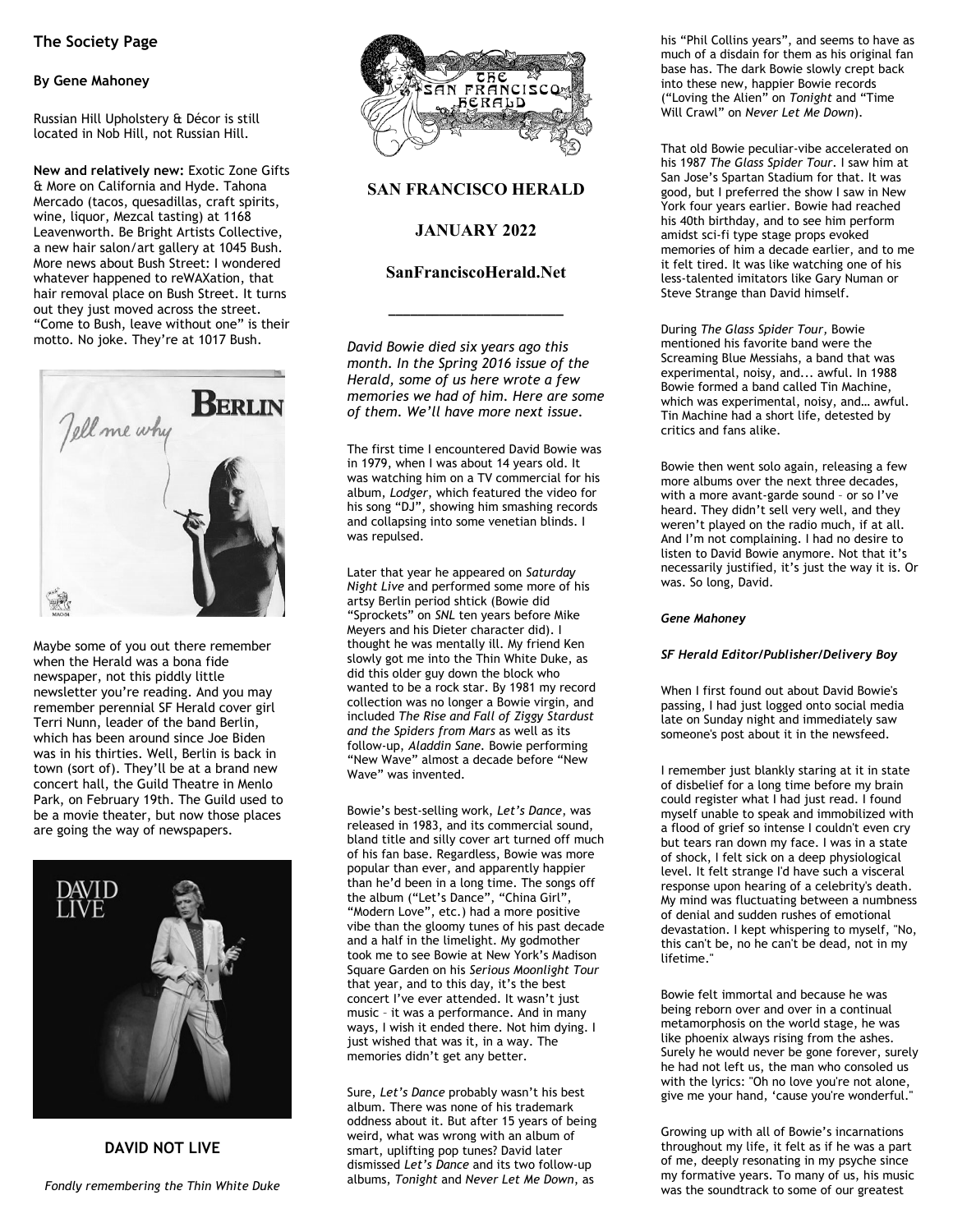life experiences. His lyrics were a passionate clarion call to celebrate and express openly our otherness, he inspired those of us who were different and alienated to embrace this proudly.

I immediately posted on social media how I was feeling and started to see an overwhelming outpour from friends online who felt the same, reminiscing his legacy together. For those of us who felt so alone being the outsider or ostracized for our uniqueness, suddenly the pain of his death brought us together, our memories uniting us on a universal level.

I never cared about celebrities or fame nor could understand why people idolized or deified them. I learned to separate the art from the artist. David Bowie was the exception; he was not just a performer but multifaceted characters in all consuming drama not unlike that of the Pierrot which inspired him. He was more than an iconic aesthetic, musician, actor, poet, philanthropist: he was transcendence itself, a living canvas of exploration, pulling us out of ourselves into magical realms and mysterious dimensions, feeding our senses with the arcane, the taboo, esotericism, the sublime. As teacher, prophet, alien preacher, he was a prolific catalyst of change in the 20th century, an exponent of total autonomy, the ascended master of Theosophy ushering in the new Aeon.

Bowie seemed like a mythological being that lived outside of space and time and an inner space alien, alchemy's androgyne, who taught us to see our world through new eyes. His music spoke on behalf of an identity, spirituality and sexuality that we denied and kept hidden behind societal mores and its oppressive inhibitions. He had such a profound impact upon society, as a liberator and cultural agitator, he changed the world forever.

The following week laid heavy on my mind and I felt this indescribable emptiness. Losing Bowie was as if a great light and brilliance had gone out of the world, one that we would never see again for another thousand years. As he traveled through these various epochs, we bore witness to his prophetic visions which illustrated our history. As a goth teen in the 1980s, when androgyny and gender bending was at its height among the mainstream after the cultural inception of the 70s glam rock movement that Bowie manifested with Ziggy Stardust, Bowie's albums *Station to Station* and the Berlin trilogy, mainly *Low* and *Heroes*, were the soundtrack to the emergence of the Symbolist inspired goth movement. *Low* was the defining album, along with Joy Division's *Unknown Pleasures*, in its aching, tormented, and haunting beauty. The Thin White Duke became a stylistic icon for the poetic, fatalistic romanticism that we lived in, full of existential nihilism, drug induced spiritual exploration and sexual experimentation that always verged on self destruction, suicide or overdose. We lived each day as if it was our last, many were using heroin heavily and so the song "Heroes" was a kind of anthem, that we could be each other's heroes but just for one day. Making sanguine promises late into

the night: "I, I will be king, you, you will be queen… we can be heroes, forever and ever." We lived in this fragile promise of forever lost in our youth.

*Low* was a musical liminal state between this otherness and the desperate longing of the outsider to find solace. The sampling of the song "A New Career in a New Town" from *Low* on the last song of *Black Star*, was as if to say he's ready to face his death and begin a new existence.

As I scoured through friends' Bowie revelations, some people began to tell heartfelt stories of knowing him on a personal level. The stories were fascinating, ranging from Shade Rupe's recollections of the black humor shared while working with David Bowie on the set of *Twin Peaks* to Steve Severin of Siouxsie and the Banshees reminiscing of opening for David Bowie in 1987 during the *Glass Spider Tour*, which inspired him to write his autobiography.

It was during this same tour my then boyfriend had invited me to meet David Bowie backstage, as his uncle had opened for him years earlier on the *Serious Moonlight Tour* and were friends. Imagine as a teenager, the impact an opportunity like this would have on you, it was surreal. A few years later in 1991, I was working at the Warfield for the Tin Machine shows and invited that same boyfriend to work alongside me. Strangely the audience was near empty and Bowie spent almost the entire show singing to us as we stood in the balcony. We planned to be married and it felt as though the theater venue had become a church that night, and we took our vows of matrimony as we sang his lyrics in unison.

Bowie's album *Black Star* was his swan song and a culmination of his esoteric studies, illuminating us with this knowledge he'd gained over decades. The last song on *Black Star* has the lyrics: "Seeing more and feeling less, Saying no but meaning yes, This is all I ever meant, That's the message that I sent, I can't give you everything."

The esoteric symbolism aside, to me, Bowie is telling us to live fearlessly and without inhibitions, to see everything with great awe and wonder without fear or judgement, to be open to experience the unknown and to never let your fears keep you from speaking your mind with full authenticity, so that you die with no regrets. And he can't tell us everything because we have to follow our own paths and hearts.

#### *Zora Burden*

#### *Esteemed underground writer*

When I was younger, early high school, I was lucky enough to be taken to various shows on Broadway and at Radio City Music Hall. When I first saw David Bowie perform on TV, I thought immediately of those earlier days when I had seen British performer Anthony Newley. Bowie's voice and the way he moved in performance in general was quite reminiscent of the great Newley in the shows "Stop The World" and "Roar of the Greasepaint".

There he was, this young, thin version of Newley. You couldn't take your eyes off him. Mesmerizing. Over the years, Bowie, unlike Newley, was able to translate from one medium to another...from concert stage, to video, to live TV, and to film...Bowie was always a wonder. You had to just stop and watch him. It was years later that I read Bowie had been influenced, or at least was a big fan of Newley's.

In any event, when I was fortunate enough to see one of his new videos being showcased on MTV (we all waited with baited breath), I was never disappointed. In person it was even more obvious that he had this incredible prana aura that lured you in, this great skill that only the giants have. *The Serious Moonlight Tour* comes to mind. Bowie's magic filled Madison Square Garden. He took us in, portraying his many characters, but always gave us his all. For many years, we were more than happy to fall under his spell.

May you rest in peace, Mr. Bowie. Can't wait to see you one day again.

*Patricia Kearney* 

*(Gene Mahoney's Godmother)* 

# **John Lennon**

#### **By Ace Backwords**

#### **(Part Seven – The Conclusion)**

To ward off all the evil spirits, John-and-Yoko became obsessed with the occult. "The Lennons saw magic as both an instrument of crisis management and the ideal weapon," said John Green, Yoko's full-time tarot-card reader. According to Green, who accompanied Yoko on the trip, Yoko traveled to South America to hook up with a famous Columbian witch named Lena. Yoko paid the witch \$60,000 to use her magic powers to protect Yoko from her many enemies, and to increase her wealth and power. Unfortunately, for the magic spells to work, the witch had to cut off the head of a white dove and have Yoko sign her name in the dove's blood. So how's *that* for an image to remember the great "peace guru" Yoko Ono by: slaughtering a white dove in the name of acquiring personal wealth and power.

In 1980 John Lennon embarked on a brief comeback, scoring the last hit song of his lifetime, "Starting Over." But he was wrong yet again. He wasn't *starting over.* He was *finishing.* So he got that one wrong, too. Just like he had gotten just about everything else wrong before that.

"If John had stayed in England this would not have happened," said George Harrison, commenting on Lennon's tragic murder. Shortly after that, a crazed English Beatles fan who thought George was a "witch" who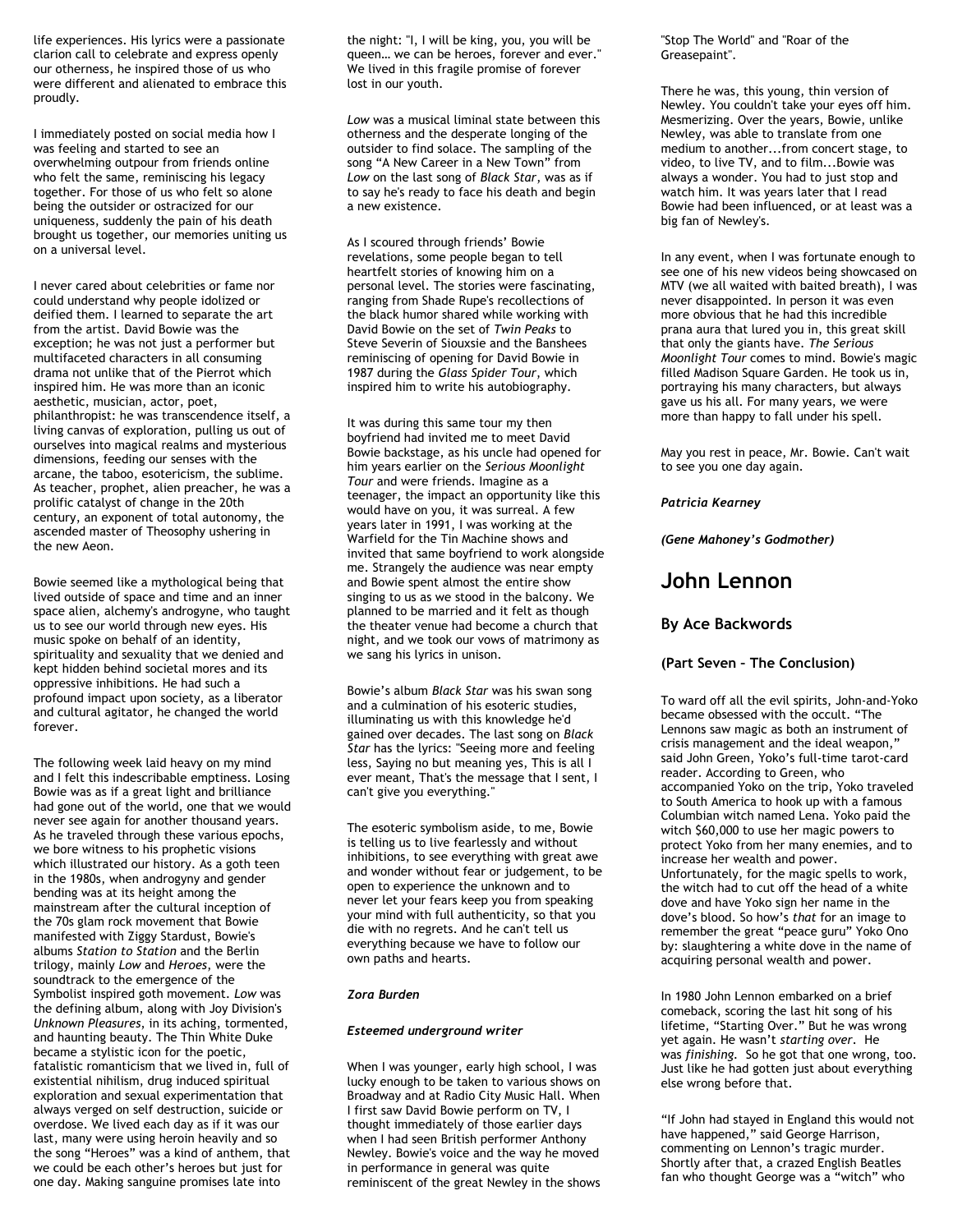was controlling his mind, broke into George's English mansion with a butcher knife and stabbed him ten times. George probably would've died if his wife hadn't smashed a big lamp over the intruder's head. After that, George pretty much went back to being the Quiet One.

*Take a Drink from Dr. Lennon's Special Cup*

But there still remained that one last missing piece to the puzzle. What was WRONG with John Lennon?

What had caused the whole spectacular "success," and the equally spectacular fuckup that was his life? The grand and cosmic melodrama that was the life of John Winston Ono Lennon. (5,493 John Lennon biographies to date: "Every ex-girlfriend, every chauffeur gets a book," he said, wryly.)

Maybe it was little Stu Sutcliffe that was the missing piece in the Lennon puzzle. That night in Hamburg, Germany in 1961 when Lennon went berserk after a weeklong binge of alcohol and amphetamines and kicked the living shit out of his little pal Stu, kicking him in the head repeatedly with his famous, pointy-toed cowboy boots (were they Beatle boots?). Leaving Stu lying there on the sidewalk in a bleeding, unconscious heap.

"John was taken over by one of this uncontrollable rages," wrote Pauline Sutcliffe, Stu's sister, repeating what Stu had told her shortly after the attack. "He kicked at Stu again and again and kicked him in the head. There was blood streaming down from Stuart's head when John finally came to his senses. John looked down at Stuart and fled, disgusted and terrified. Paul McCartney was with them when the fight began but could do nothing to stop the instant insane burst of violence. Paul helped Stuart, who was bleeding from face and ear, and took him to their room. I'm convinced that kick was what eventually led to Stuart's death. I know John always held himself responsible for Stuart dying. Yoko Ono told a friend, Marnie Hair, what I had said about his guilt at losing control with Stuart and punching and kicking him. John told Yoko that he was wearing his gold and silver cowboy boots with pointed toes."

Shortly after the attack, Stu Sutcliffe started suffering from terrible, violent headaches, and died of a brain hemorrhage at age 21. "A postmortem revealed Stuart had a dent in his skull, as though from a blow or kick," wrote Pauline Sutcliffe.

"The devastating news (of Stu's death) hit The Beatles like a bomb," wrote Geoffrey Giuliano, The Beatles biographer. "John Lennon burst into hysterical laughter, unable to stop."

Whether John Lennon actually killed Stuart Sutcliffe or not, Lennon himself felt he had killed him. Lennon felt personally responsible for Stu's death until his dying day. And was plagued with guilt all his life, confessing as much to several intimates including his guitarist Jesse Ed Davis.

Beatle fans, of course, were shocked and outraged to hear this blasphemy about Saint John Lennon. And Pauline Sutcliffe has subsequently toned down her original statements, probably in the face of all the pressure and heat from all the outraged little Beatlemaniacs.

By why the shock? Why the outrage, Beatle fans? Why the surprise? Considering John Lennon's lifelong, and well-documented, pattern of regularly going berserk in drunken, drugged-out rages and coming within inches of killing people? So *spare us* the shock and outrage, Beatle fans.

Lennon in his later years suffered from persistent nightmares, which he dutifully recorded in his journals. In one nightmare he's in a dark backyard, surrounded by headless bodies who are menacing him. Lennon is carrying their heads in his arms and looking for some place to hide the severed heads where nobody will find them.

He suffered from major guilt, that boy John. All his life. And it's what ruined the whole grand parade that his life could have been. Every step of the way. The guilt that plagued him was what drove him to his great success, and what destroyed him. It made John Lennon, the man who had everything, desperately want to be somebody else. Anybody else. If only he could trade in his mind for a new mind. Or as Lennon put it: "The only reason I'm a star is because of my repression. Nothing else would have driven me through all that if I was 'normal.'"

And there's one other factor to consider: John Lennon's motives in all of this. There's no question that John Lennon was a nasty piece of work. So one begins to question the Hero-With-Feet-of-Clay image. For it could well have been something much, much worse.

"I was the one that all the other kids' parents would say, 'Keep away from him,'" said Lennon, proudly. "Because they knew what I was. The parents instinctively recognized I was a trouble-maker, meaning, I did not conform and I would influence their children, which I did. I did my best to disrupt every friend's home. Partly out of envy that I didn't have this so-called home."

And you wonder if this family-wrecking side of John Lennon magically disappeared with the success of The Beatles. Or if in fact Lennon relished his role as '60 Youth Leader, as Psychedelic Pied Piper, driving as big of a wedge as he could into the fabled '60s Generation Gap. Which turned son against father, and daughter against mother.

And dig this. Along with "Tomorrow Never Knows," Lennon's paean to chemical mysticism, there was another drug song on *Revolver.* Another ode to chemicallyaltered consciousness. The song was called "Doctor Robert." And it's about a famous doctor in New York, much revered among the Andy Warhol set, who was famous for injecting his patients with a special vitaminenriched cocktail that was laced with PURE methamphetamines. Speed, baby. His

patients left Doctor Robert's office feeling no pain. On top of the world. In the pink of good health and full of energy!

What a song it is, "Doctor Robert." The Beatles sing some of their sweetest harmonies on that song. *"Well, well, well, you're fe-e-e-eeling fine . ."* they sing, like a barbershop quartette. Or perhaps like hearty Christmas carolers singing hymns of good cheer. Only The Beatles are singing about that warm and glorious feeling that comes from the rush of methamphetamines, when it's injected with a needle directly into your blood, and then pumped immediately to your heart, and then rushed immediately to your head-bone! Well, well, *well* . . . you're REALLY feeling fine now.

*"Take a drink from Doctor Robert's special cup,"* sings John Lennon, oh so sweetly.

Lennon's pal Pete Shotton described how *thrilled* John Lennon was at slipping this drug reference, this methamphetamine reference, this little "joke," into one of his innocent li'l Beatle songs: "When John first played me the acetate of 'Dr. Robert,' he seemed beside himself with glee over the prospect of millions of record buyers innocently singing along," wrote Shotton.

Ahh, what a great gag for a natural born home-wrecker, huh?

Years later, I would meet homeless, 17-yearold runaway chicks, with their faces covered with sores and abscesses from slamming bad speed. Their little heads looked like lopsided, deflated basketballs from the punctured sores and swollen abscesses. I didn't find this *nearly* as funny. But then, perhaps I lacked John Lennon's madcap sense of humor.

So there you have it. The great '60s Youth Leader, John Lennon. The Pied Piper of his generation. The great Dream-Weaver. The Walrus, himself. In one song, John Lennon is urging his listeners to take one drug, LSD, in order to alter their minds on the deepest level of their spiritual consciousness. And then, in the very next song, John Lennon is slipping a mickey into the drink.

But all you Beatle fans pipe down. John Lennon was one of the all-time greats. You think he's losing any sleep over what some bum on the street thinks of him? I'm just giving one side of Lennon. That doesn't negate all the other great things about him. I love just about every Lennon song ever recorded. John Lennon was one of the great artists of our time. Also, he was nuts. So I'm just trying to sort it out.

John Lennon.###

*The San Francisco Herald is copyright 2022 by Gene Mahoney (except for work not done by Mr. Mahoney).* Good Clean Fun *comics are pure fiction. Herald logo by James Dylan. Global headquarters: P.O. Box 843, Redwood City, California 94064. Happy New Year!*